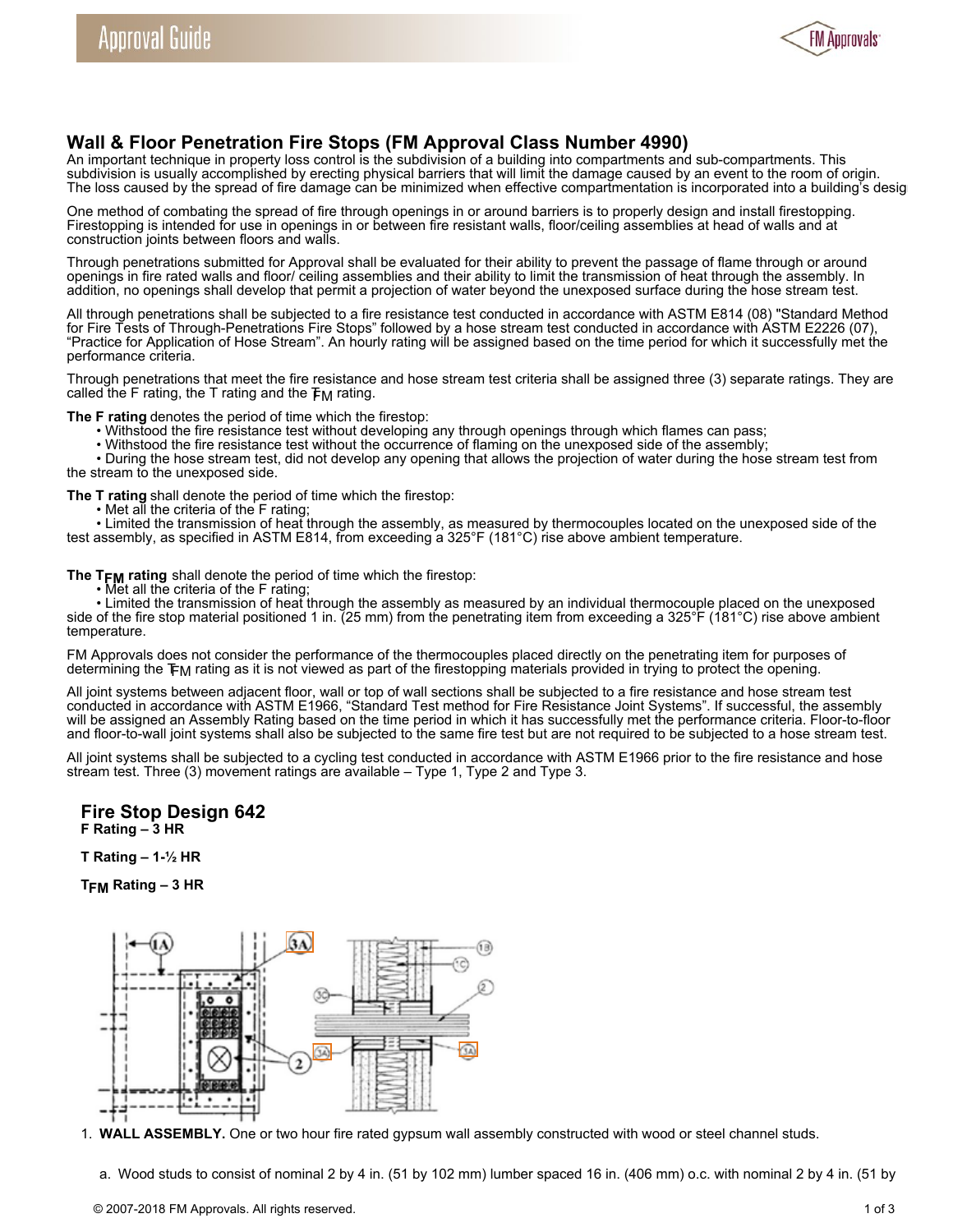

102 mm) lumber. Steel studs are channel shaped, min 3-5/8 in. (92 mm) deep and 1-5/8 in. (41 mm) wide with ½ in. (13 mm) folded back flanges. Fabricated from 20 MSG galvanized steel, spaced a max of 16 in. (400 mm) on center. Additional framing members are to be installed to form a rectangular box having dimensions which are a max 1/4 in. (6 mm) greater than the width and height of the firestop device frame (Item 3A), excluding mounting flanges. Max area of framed opening is 72 in<sup>2</sup> (465 cm2) [G-8x1 Device]. Max dimension of the opening is 6 in. wide x 12 in. high (150 mm x 300 mm) [G-8x1 Device].

- b. Gypsum Board. Min three (3) layers of  $\frac{1}{2}$  in. (13 mm) thick Type C gypsum wallboard.
- c. Mineral Wool. Mineral wool batts or blankets shall completely fill the stud cavity.
- 2. **CABLES.** Aggregate cross-sectional area of the cables in each device shall be from 0 to 100% fill. Cables shall be rigidly supported on both sides of the wall assembly. Any combination of the following types and sizes of cables can be used.

Max 3/C No. 500 kcmil MC type copper conductor power cable with ethylene propylene rubber (EPR) insulation and PVC jacket material.

Max 19/C No. 14 AWG TC or TC-ER type copper conductor control power cable with ethylene propylene rubber (EPR) insulation and chlorinated polyethylene (CPE) jacket materials.

Max 3/C No. 14 AWG MC type copper conductor power cable with XLP insulation and PVC jacket material.

- 3. **FIRESTOP SYSTEM.** The firestop system shall consist of the following:
	- a. Firestop Devices Each firestop device consists of a rectangular steel frame, multi-diameter elastomeric sealing modules, steel stay plates and a compression unit consisting of a Roxtec Wedge. The firestop device shall be inserted into the framed opening on one side of the wall assembly. The steel flange of each firestop device shall be secured to the steel stud framing of the wall assembly through the gypsum wallboard layer by means of No. 8 x 3 in. (75 mm) long self-drilling, self-tapping steel screws through the predrilled holes spaced a max of 3-1/2 in. (89 mm) on center in the device frame mounting flange. When wood studs are used, fasteners shall be  $\frac{1}{4}$  x 3 in. (6.4 x 75 mm) long wood screws. The rectangular opening(s) of each device frame shall be filled with multiple rows of multi-diameter elastomeric sealing modules with a max of one (1) cable per sealing module. The sheets of the multi-diameter sealing module halves are removed one by one until a max gap of 0.04 in. (1 mm) is formed between the two modules halves. When the number of sealing modules exceeds the number of cables, the solid cylindrical cores of the unpenetrated multi-diameter sealing modules shall be left in place or "blank" (solid) sealing modules shall be used. During the installation of the elastomeric sealing modules, thin steel stay plates shall be used to separate the rows of sealing modules and to retain the sealing modules within the steel frame. After installation of the modules, the bolts of the compression unit are tightened to form an effective seal around the penetrants and insert modules. The firestop device shall be installed in accordance with the manufacturer's written installation instructions.
	- b. Silicone RTV Sealant (not shown) A min ¼ in. (6 mm) diameter bead of silicone RTV sealant shall be applied as a gasket between the device frame mounting flange and the gypsum wallboard. The sealant bead shall be located between the edge of the opening and the line of fasteners around the entire perimeter of the framed opening.
	- c. Packing Material Pieces of minimum 3 in. (75 mm) thick, min 2.8 lbs/ft<sup>3</sup> (45 kg/m<sup>3</sup>) density mineral wool batt insulation cut to line the four (4) sides of the through opening within the wall cavity. Pieces are cut to length and tightly friction fit between the framing of the wall opening and cables and in-between cables flush with the wall surface.

## **3a. Frame,Sealing Modules**

## *Frames*

G-2x1; G-4x1; G-6x1; G-8x1; GH-2x1; GH-4x1; GH-6x1; GH-8x1; GH-2x1 FL100; GH-4x1 FL100; GH-6x1 FL100; GH-8x1 FL100; GH BG-2x1; GH BG-4x1; GH BG 6x1; GH BG 8x1; GHM-2x1; GHM-4x1; GHM-6x1; GHM-8x1; GHM BG 2X1; GHM BG 4X1; GHM BG 6X1; GHM BG 8X1; SF-2x1; SF-4x1; SF-6x1; SF-8x1;

## *Sealing Modules*

RM, RM ES, RM PE, RM BG, RM ES B, RM BG B or RM PE B Sealing Modules \*When RM ES B, RM BG B or RM PE B sealing modules are used, the T and TFM ratings are 0 Hr.

| <b>Company Name:</b> Roxtec International AB           |
|--------------------------------------------------------|
| Company Address: Box 540, SE-371 23 Karlskrona, Sweden |